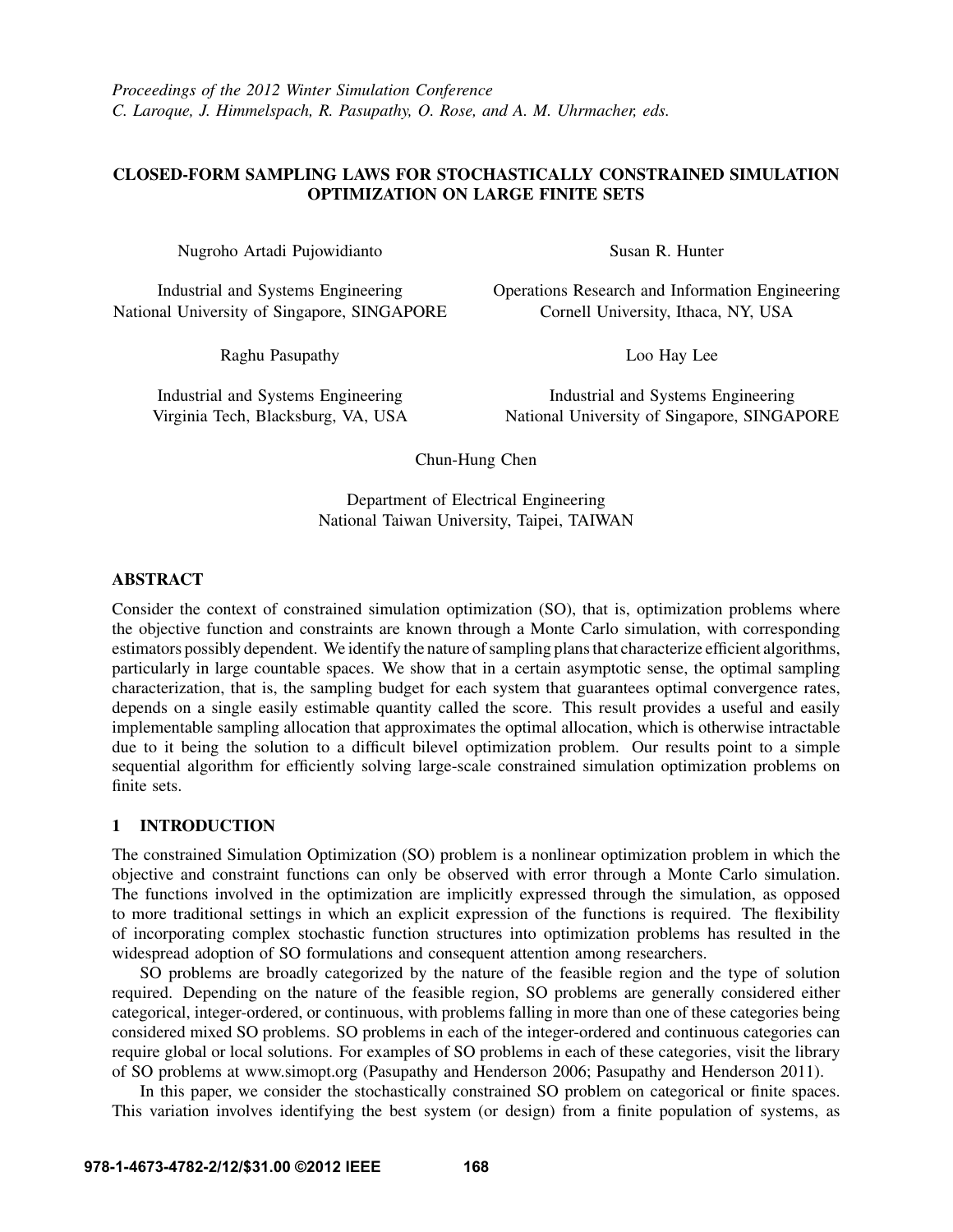## *Pujowidianto, Hunter, Pasupathy, Lee, and Chen*

measured by an estimable objective function, from among those systems that are feasible, as measured by a set of estimable constraint functions. This formulation subsumes the unconstrained version of the categorical SO problem. Unlike the unconstrained version, research on the constrained version is still in its infancy. Attempts at solution have been relatively few and very recent; entry points to work in this area include Andradóttir and Kim  $(2010)$ , Hunter and Pasupathy  $(2012)$ , and Lee et al.  $(2012)$ . Among this work on the stochastically constrained SO problem, we know of no work that focuses on optimal allocation to efficiently solve problems on *large* finite sets.

To provide a better sense of the specific questions we answer, consider the following setting. Suppose simulation runs are allocated across the available systems according to an allocation scheme on the design space. After expending a certain amount of the simulation budget, the system with the largest observed objective function estimate among those estimated to be feasible is chosen as the best system. The estimated best system may or may not coincide with the true best system, thereby giving rise to the notion of a false selection event, which is the event that the estimated best system is not the true best system. The probability of false selection (*P*{*FS*}) is the probability of observing a false selection event.

Our questions in this paper relate to the behavior of  $P\{FS\}$  as a function of the simulation budget and its allocation across systems, with a special emphasis on settings where the design space is large and while making no independence assumptions between the objective and constraint estimators for a system. Specifically, we ask:

- Q.1 What is the optimal simulation budget allocation across designs, that is, what is the nature of the budget allocation that maximizes the rate of decay of  $P{FS}$  to zero?
- Q.2 What is the nature of the optimal budget allocation scheme as the number of systems within the design space becomes large?
- Q.3 Can the answer to Q.2 be used to construct an easily implementable algorithmic scheme to solve large-scale stochastically constrained finite SO problems?

Our answer to question Q.1 appears in Section 3 and is a relatively simple extension of recent work by Hunter (2011), Hunter and Pasupathy (2012), and Hunter et al. (2012), and is in general based on the seminal work by Glynn and Juneja (2004). We answer question Q.2 in Section 4, where we demonstrate that the optimal allocation in the proposed setting reduces to a form that is remarkably simple in structure and intuition. Specifically, we show that as the number of systems becomes large, the optimal simulation budget allocated to any suboptimal system *i* is inversely proportional to a suboptimality/infeasibility measure of a system that we call the *score*. Not surprisingly, the score for system *i* depends only on the random variables inherent to the system *i* and best feasible system. Furthermore, the score has an expression that seems easily estimable when the distributions driving the observations from each system are known or assumed. For example, when the observations corresponding to the constraint and objective functions from each system are independently normal, the score for a system is the sum across its optimality gap and infeasibility gaps for violated constraints, each measured in standard deviation units. More generally, calculating the score amounts to minimizing a strictly convex function with box constraints.

From the implementation standpoint of Q.3, when solving constrained SO problems with large finite spaces, our insight from answering Q.2 points to a solution scheme with three repeating steps: estimate the score, update the optimal simulation allocation across systems to be in inverse proportion to the estimated scores, and then select designs on which to execute the simulation according to the updated allocation scheme. As we demonstrate, this procedure results in a simple sequential algorithm that asymptotically achieves the optimal budget allocation scheme, while reliably solving "large" problems with known or assumed distributions.

## 2 PROBLEM SETTING AND FORMULATION

In this section, we outline a formal problem statement, notational conventions, and assumptions.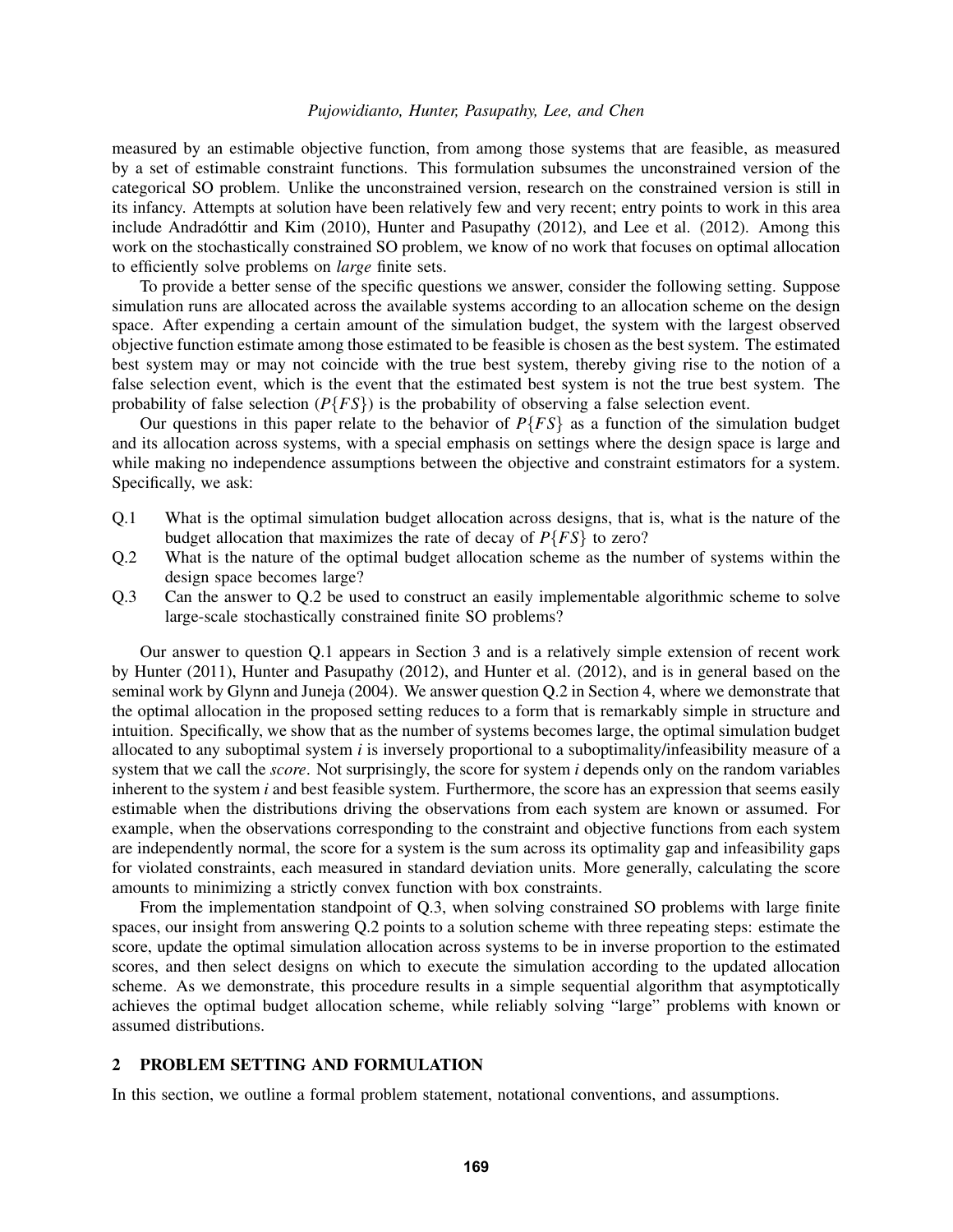#### 2.1 Problem Statement

The problem statement we consider here is identical to that in Hunter and Pasupathy (2012). Unlike Hunter and Pasupathy (2012), however, the investigation in this paper pertains to the setting where the number of systems *r* is large.

**Problem Statement:** Consider a finite set  $i = 1, 2, \ldots, r$  of systems, each with an unknown objective value  $h_i \in \mathbb{R}$  and unknown constraint values  $g_{ij} \in \mathbb{R}$ ,  $j = 1, 2, ..., s$  and  $i = 1, 2, ..., r$ . Given constants  $\gamma_i \in \mathbb{R}, j = 1, 2, \ldots, s$ , we wish to select the system with the lowest objective value  $h_i$ , subject to the constraints  $g_{ij} \leq \gamma_j$ . That is, we consider

Problem P: Find arg min  
s.t. 
$$
g_{ij} \leq \gamma_j
$$
, for all  $j = 1, 2, ..., s$ ,

where  $h_i$  and  $g_{ij}$  are expectations, estimates of  $h_i$  and  $g_{ij}$  are observed together through simulation as sample means, and a unique solution to Problem *P* is assumed to exist.

Let  $\boldsymbol{\alpha} = (\alpha_1, \alpha_2, \dots, \alpha_r)$  be a vector denoting the proportion of the total sampling budget given to each system, so that  $\sum_{i=1}^{r} \alpha_i = 1$  and  $\alpha_i \geq 0$  for all  $i = 1, 2, ..., r$ . Let the system having the smallest estimated objective value among the estimated-feasible systems be selected as the estimated solution to Problem *P*. Then we ask, what vector of proportions  $\alpha$  maximizes the rate of decay of the probability that this procedure returns a suboptimal solution to Problem *P*?

#### 2.2 Notational Conventions

Where it is reasonable to do so, we generally use upper case letters for random variables, lower case letters for fixed quantities, bold type for vectors, and script letters for sets. For brevity, we write  $i \leq r$  and  $j \leq s$  to indicate  $i = 1, 2, \ldots, r$  and  $j = 1, 2, \ldots, s$ . For vectors  $\mathbf{x} = (x_1, x_2, \ldots, x_m)$  and  $\mathbf{y} = (y_1, y_2, \ldots, y_m)$ , the notation  $x \leq y$  means  $x_i \leq y_i$  for all  $i \leq m$ . Throughout the paper, we let system 1 denote the best feasible system, that is, the system with the smallest value of  $h_i$  that satisfies the constraints  $g_{ij} \leq \gamma_j$  for all  $j \leq s$ .

### 2.3 Assumptions

This paper follows from the general theory for constrained simulation optimization with correlation between the objective and constraint estimators outlined in Hunter et al. (2012). To this end, we require the same assumptions as those required in Hunter et al. (2012). First, to estimate the unknown quantities  $h_i$  and  $g_i = (g_{i1}, g_{i2}, \ldots, g_{is})$ , we assume we may obtain replicates of the output random variables  $(H_i, G_i)$  from each system, where each system is simulated independently of the others.

Assumption 1 The systems are simulated independently of each other, that is, the random vectors  $(H_i, G_i)$ are mutually independent for all  $i \leq r$ .

We also require the assumption that no system lies exactly on a constraint, and that no system has exactly the same objective function value as that of the best feasible system, system 1. This assumption is standard in literature that seeks an optimal sampling allocation since it ensures that two values may be distinguished with finite simulation budget.

**Assumption 2** We assume  $h_i \neq h_1$  for all  $i \leq r$  and  $g_{ij} \neq \gamma_j$  for all  $i \leq r, j \leq s$ .

Since this paper builds directly from the theory derived in Hunter et al. (2012), the following two assumptions, standard in literature using large deviations theory, are required. Since our focus in this paper is to derive a broad sampling law for a large number of systems, we replicate these assumptions for completeness and refer the reader to Dembo and Zeitouni (1998) for further explanation. We first define the required notation.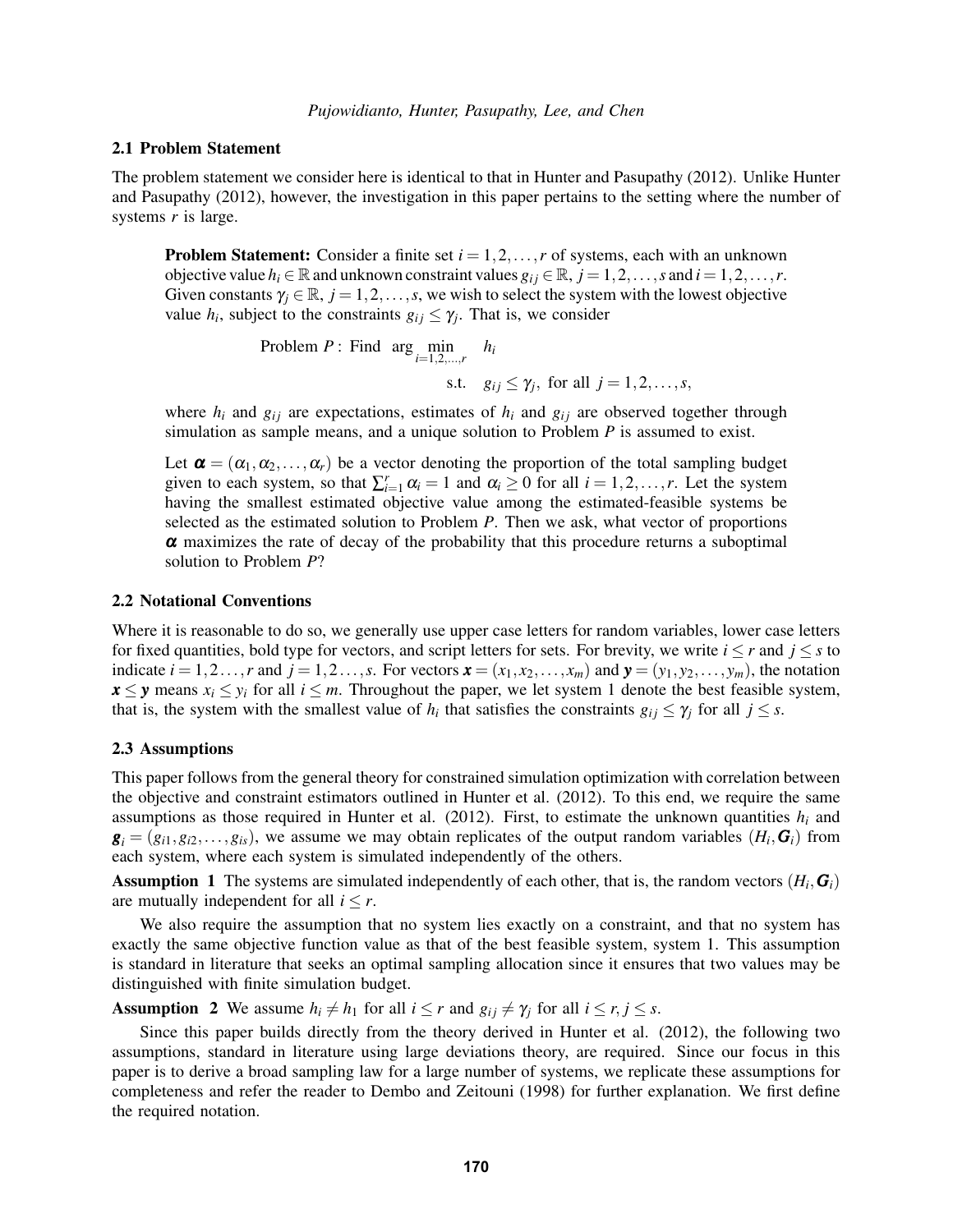### *Pujowidianto, Hunter, Pasupathy, Lee, and Chen*

Let random variables from the simulation be replicates of  $(H_i, G_i) = (H_i, G_{i1}, G_{i2}, \ldots, G_{is})$  for each  $i \leq r$ . Then define the sample mean after *t* observations as

$$
(\bar{H}_i(t),\bar{G}_i(t))=(\bar{H}_i(t),\bar{G}_{i1}(t),\ldots,\bar{G}_{is}(t))=(\frac{1}{t}\sum_{k=1}^tH_{ik},\frac{1}{t}\sum_{k=1}^tG_{i1k},\ldots,\frac{1}{t}\sum_{k=1}^tG_{isk}).
$$

We use  $(\hat{H}_i, \hat{G}_i) \equiv (\bar{H}_i(\alpha_i t), \bar{G}_i(\alpha_i t))$  as shorthand for the estimator of  $(h_i, g_i)$  when system *i* receives  $\alpha_i > 0$ proportion of the total sampling budget  $t$ . For simplicity, we ignore that  $\alpha_i t$  is not necessarily an integer. Let the cumulant generating functions of  $\bar{H}_i(t)$ ,  $\bar{G}_{ij}(t)$ , and  $(\bar{H}_i(t), \bar{G}_i(t))$  be  $\Lambda_{H_i}^{(t)}$  $\mathcal{H}_i^{(t)}(\boldsymbol{\theta}) = \log \mathrm{E}\big[e^{\boldsymbol{\theta}\bar{H}_i(t)}\big], \, \Lambda_{G_{i,t}}^{(t)}$  $\overset{(t)}{G_{ij}}(\bm{\theta}) =$  $\log \mathrm{E}\left[e^{\theta \bar{G}_{ij}(t)}\right]$ , and  $\Lambda_{(H)}^{(t)}$  $\mathcal{L}_{(H_i,G_i)}^{(t)}(\boldsymbol{\theta}) = \log \mathbb{E}\big[e^{\langle \boldsymbol{\theta}, (\bar{H}_i(t), \bar{\boldsymbol{G}}_i(t)) \rangle}\big]$ , respectively, where  $\boldsymbol{\theta} \in \mathbb{R}$ ,  $\boldsymbol{\theta} \in \mathbb{R}^{s+1}$ , and  $\langle \cdot, \cdot \rangle$ denotes the dot product. Let the effective domain of a function  $f(\cdot)$  be denoted by  $\mathcal{D}_f = \{x : f(x) < \infty\}$ and its interior by  $\mathcal{D}_f^{\circ}$ . Let  $\nabla f(\mathbf{x})$  be the gradient of *f* with respect to **x**, and  $f'(x)$  the derivative of *f* with respect to *x*.

**Assumption 3** Let the following hold for each  $i \leq r$  and  $j \leq s$ :

- (1) the limit  $\Lambda_{(H_i, \mathbf{G}_i)}(\boldsymbol{\theta}) = \lim_{t \to \infty} \frac{1}{t} \Lambda_{(H_i)}^{(t)}$ *t*→∞  $H_{(H_i, G_i)}^{(t)}(\mathbf{t}\boldsymbol{\theta})$  exists as an extended real number for all  $\boldsymbol{\theta} \in \mathbb{R}^{s+1}$ , where we denote  $\Lambda_{H_i}(\boldsymbol{\theta}) = \lim_{t \to \infty}$  $\frac{1}{t} \Lambda_{H_i}^{(t)}$  $\Lambda_{H_i}^{(t)}(t\theta)$  and  $\Lambda_{G_{ij}}(\theta) = \lim_{t \to \infty}$  $\frac{1}{t}\Lambda^{(t)}_{G_{l_i}}$  $G_i^{(t)}(t\theta)$  for all  $\theta \in \mathbb{R}$ ;
- (2) the origin belongs to the interior of  $\mathcal{D}_{\Lambda_{(H_i, G_i)}}$ , that is,  $0 \in \mathcal{D}^{\circ}_{\Lambda_{(H_i, G_i)}}$ ;
- (3)  $\Lambda_{(H_i, G_i)}(\boldsymbol{\theta})$  is strictly convex and  $C^{\infty}$  on  $\mathcal{D}^{\circ}_{\Lambda_{(H_i, G_i)}}$ ;
- (4)  $\Lambda_{(H_i, G_i)}(\boldsymbol{\theta})$  is steep, that is, for any sequence  $\{\boldsymbol{\theta}(t)\}\in \mathcal{D}_{\Lambda_{(H_i, G_i)}}$  converging to a boundary point of  $\mathcal{D}_{\Lambda_{(H_i, G_i)}},$  then  $\lim_{t \to \infty} |\nabla \Lambda_{(H_i, G_i)}(\boldsymbol{\theta}(t))| = \infty$ .

Under Assumption 3, the large deviations principle (LDP) holds for the estimators  $\bar{H}_i(t)$ ,  $\bar{G}_{ij}(t)$ , and  $(\bar{H}_i(t), \bar{G}_i(t))$  with strictly convex rate functions  $I_i(x) = \sup_{\theta \in \mathbb{R}} {\{\theta x - {\Lambda_{H_i}(\theta)}\}, \ J_{ij}(y) = \sup_{\theta \in \mathbb{R}} {\{\theta y - {\Lambda_{H_i}(\theta)}\} \}}$  $\Lambda_{G_{ij}}(\boldsymbol{\theta})\},$  and  $I_i(x, y) = \sup_{\boldsymbol{\theta} \in \mathbb{R}^{s+1}} \{ \langle \boldsymbol{\theta}, (x, y) \rangle - \Lambda_{(H_i, \mathbf{G}_i)}(\boldsymbol{\theta}) \}$ , respectively. Let  $\boldsymbol{\gamma} = (\gamma_1, \dots, \gamma_s)$ ,

$$
(x,\mathbf{y})\in \mathcal{F}^{\circ}_{(H_i,\mathbf{G_i})}=\mathrm{int}\{\nabla\Lambda_{(H_i,\mathbf{G}_i)}(\boldsymbol{\theta}):\boldsymbol{\theta}\in \mathcal{D}^{\circ}_{\Lambda_{(H_i,\mathbf{G_i})}}\},
$$

and let  $\mathcal{F}_d^c$  denote the closure of the convex hull of the set of points  $\{(h_i, \gamma) : (h_i, \gamma) \in \mathbb{R}^{s+1}\}.$ 

**Assumption 4** The closure of the convex hull of all points  $(h_i, \gamma) \in \mathbb{R}^{s+1}$  is a subset of the intersection of the interiors of the effective domains of the rate functions  $I_i(x, y)$  for all  $i \leq r$ , that is,  $\mathcal{F}_d^c \subset \bigcap_{i=1}^r \mathcal{F}_{(H_i, \mathbf{G}_i)}^c$ .

## 3 CHARACTERIZATION OF THE OPTIMAL BUDGET ALLOCATION

Recall that our problem context is Problem *P* (see Section 2.1), and our solution context involves three steps: sample from each of the designs to obtain objective function and constraint function estimators; estimate the feasible set of systems by observing their constraint function estimators; and estimate the optimal system from the estimated feasible set as that system having the smallest estimated objective function value. In this section, we rigorously characterize the optimal allocation as the allocation that minimizes the probability that the system returned as the "solution" at the end of some sampling effort  $t$  is not the true best system.

We build upon the characterization of the optimal budget allocation for general distributions in the presence of correlation between the objective and constraint estimators that was formally derived in Hunter et al. (2012). Hunter et al. (2012) characterize the optimal allocation as the solution to a concave maximization problem. We replicate the key results here, and then further characterize the solution to the concave maximization problem in terms of its Karush-Kuhn-Tucker (KKT) conditions (Boyd and Vandenberghe 2004). For brevity, results are presented without proof.

Recall that *t* is the computing budget,  $\alpha_i \in [0,1]$  is the fraction of the simulation budget devoted to system *i*,  $\hat{H}_i = (\alpha_i t)^{-1} \sum_{k=1}^{\alpha_i t} \hat{H}_{ik}$ , and  $\hat{G}_{ij} = (\alpha_i t)^{-1} \sum_{k=1}^{\alpha_i t} G_{ijk}$ . From Hunter et al. (2012), the probability of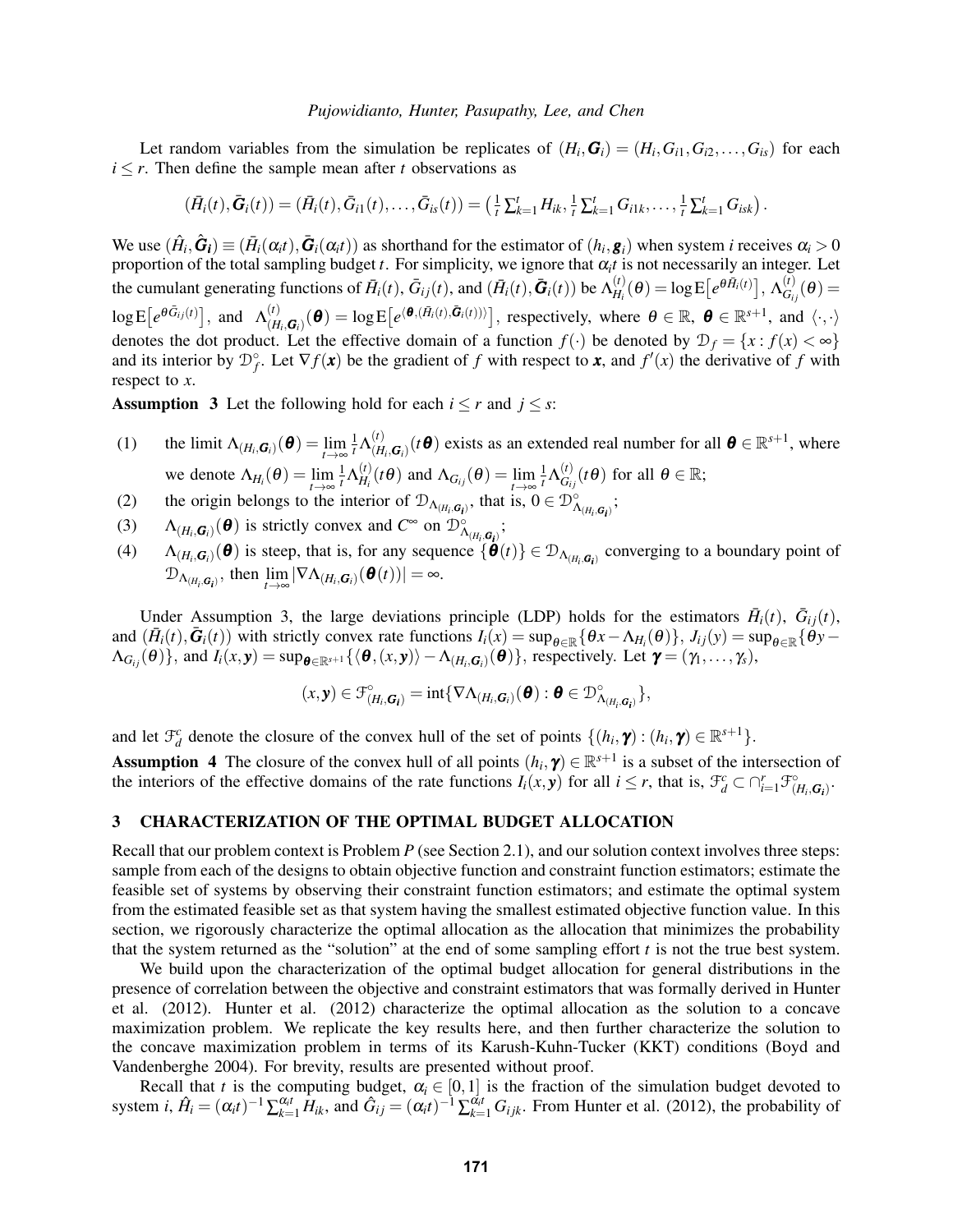selecting a system other than the best feasible system, system 1, is



and the rate function of the *P*{*FS*} is

$$
-\lim_{t\to\infty}\frac{1}{t}\log P\{FS\}=\min\left(\min_{j\leq s}\alpha_1J_{1j}(\gamma_j),\min_{2\leq i\leq r}R_i(\alpha_1,\alpha_i)\right),\tag{1}
$$

where  $\alpha_1 J_{1i}(\gamma_i)$  is the rate function for the probability that system 1 is classified infeasible due to the violation of the *j*th constraint, and  $R_i(\alpha_1, \alpha_i) = \inf_{x_i \le x_{1i}, y_i \le \gamma} (\alpha_1 I_1(x_{1i}) + \alpha_i I_i(x_i, y_i))$  is the rate function for the probability that system *i* is estimated feasible *and* system *i* has a "better" estimated objective function value that system 1. We use the double subscript on  $x_{1i}$  to indicate that this variable is the variable corresponding to system 1 in the *i*th problem  $R_i(\alpha_1, \alpha_i)$ .

We are interested in identifying the allocation  $\alpha$  that maximizes the rate of decay in (1). This problem can be formally stated as

$$
\max \quad \min \left( \min_{j \leq s} \alpha_1 J_{1j}(\gamma_j), \min_{2 \leq i \leq r} R_i(\alpha_1, \alpha_i) \right) \quad s.t. \quad \sum_{i=1}^r \alpha_i = 1, \quad \alpha_i \geq 0.
$$

We may equivalently write this problem as

Problem Q: max z s.t.  
\n
$$
\alpha_1 J_{1j}(\gamma_j) \ge z, \quad j \le s
$$
\n
$$
R_i(\alpha_1, \alpha_i) \ge z, \quad i = 2, ..., r,
$$
\n
$$
\sum_{i=1}^r \alpha_i = 1, \ \alpha_i \ge 0,
$$

where for each  $i = 2, ..., r$ , the values of  $R_i(\alpha_1, \alpha_i)$  are obtained by solving

Problem 
$$
R_i
$$
: min  $\alpha_1 I_1(x_{1i}) + \alpha_i I_i(x_i, y_i)$  s.t.  $x_i \le x_{1i}$ ,  $y_i \le \gamma$ .

As a matter of notation, we distinguish Problem  $R_i$  as an optimization problem in  $(x_{1i}, x_i, y_i)$ , and  $R_i(\alpha_1, \alpha_i)$ as the value of its objective function at optimality. By Hunter et al.  $(2012)$ , Problem  $R_i$  is a strictly convex minimization problem with a unique optimal solution. Further, Problem*Q* is a concave maximization problem to which the optimal solution exists, and the solution is strictly positive, that is,  $\boldsymbol{\alpha}^* = (\alpha_1^*, \alpha_2^*, \dots, \alpha_r^*) > 0$ and hence all systems receive a nonzero fraction of the sampling budget at optimality.

From the analysis in Pujowidianto et al. (2012), under some regularity conditions, for large enough *r*, the optimal allocation  $\alpha^*$  is obtained as the solution to the KKT system

$$
R_i(\alpha_1^*, \alpha_i^*) = R_k(\alpha_1^*, \alpha_k^*)
$$
 for all  $i, k \neq 1$ , (2)

$$
\sum_{i=2}^{r} \frac{\partial R_i(\alpha_1^*, \alpha_i^*)/\partial \alpha_1}{\partial R_i(\alpha_1^*, \alpha_i^*)/\partial \alpha_i} = 1.
$$
\n(3)

We derive an explicit expression for the summands in equation (3) in the following Lemma 1.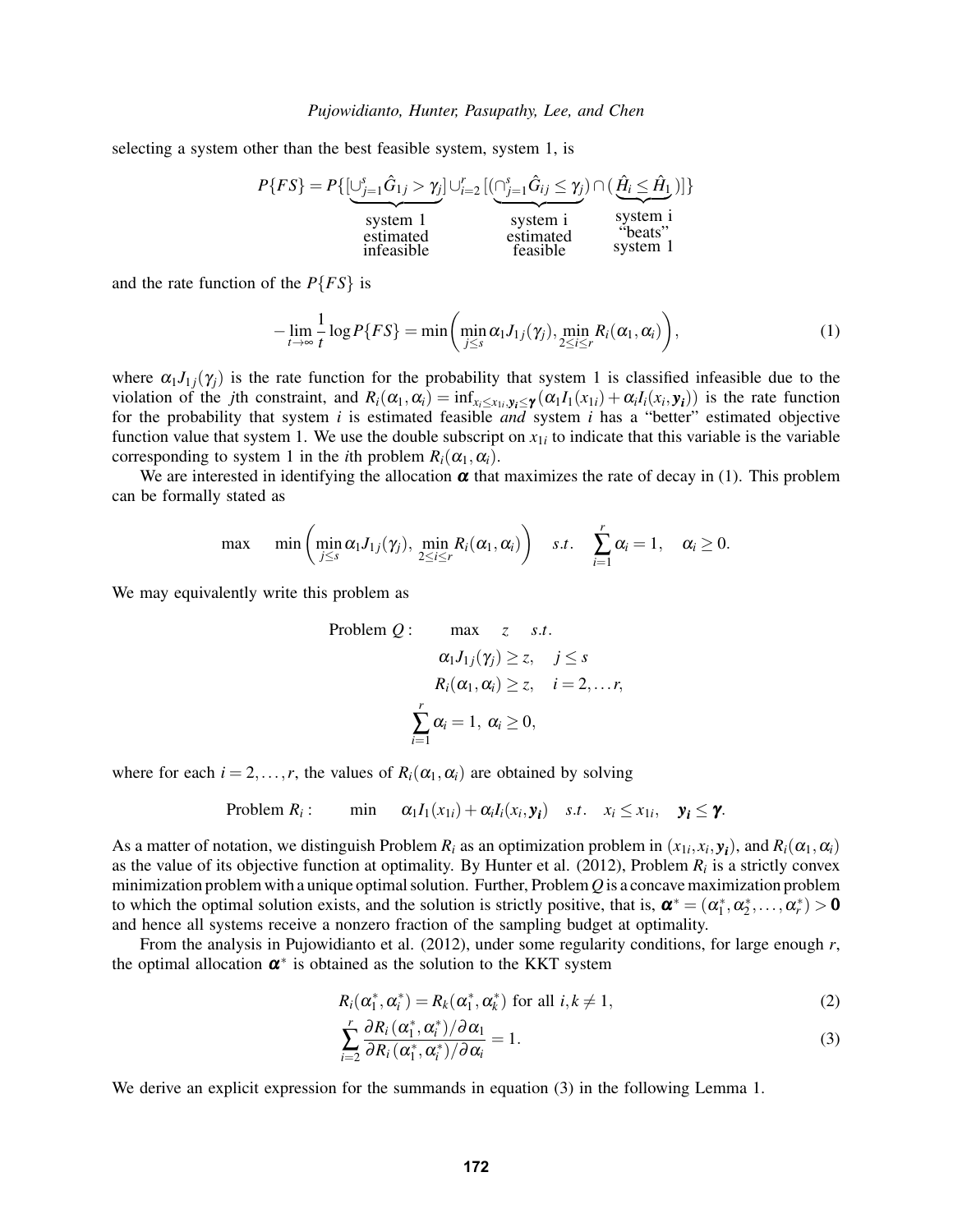Lemma 1 For a system *i*, the *i*th term in the summand of equation (3) is given by

$$
\frac{\partial R_i(\alpha_1, \alpha_i)/\partial \alpha_1}{\partial R_i(\alpha_1, \alpha_i)/\partial \alpha_i} = \frac{I_1(x_{1i}^*)}{I_i(x_i^*, \mathbf{y}_i^*)},\tag{4}
$$

where  $(x_{1i}^*, x_i^*, y_i^*)$  is the unique optimal solution to Problem  $R_i$ .

Let  $\lambda_{ix} \ge 0$  and  $\lambda_{ij} \le 0, j \le s$  be the Lagrange multipliers associated with the constraints in Problem  $R_i$ , where  $\lambda_i = (\lambda_{ix}, \lambda_{i1}, \dots, \lambda_{is})$ . We also define the following sets which are functions of these Lagrange multipliers and the optimal solution to Problem *R<sup>i</sup>* :

$$
C_I^{i*} = \{j : \lambda_{ij} < 0 \text{ and } y_{ij}^* = \gamma_j\};
$$
\n
$$
C_F^{i*} = \{j : \lambda_{ij} = 0 \text{ and } y_{ij}^* \le \gamma_j\};
$$
\n
$$
\Gamma^* = \{i : \lambda_{ix} > 0, x_{1i}^* = x_i^* \text{ and } C_I^{i*} \text{ empty}, i \ne 1\};
$$
\n
$$
\delta_b^* = \{i : \lambda_{ix} = 0, x_i^* \le x_{1i}^* \text{ and } C_I^{i*} \text{ nonempty}, i \ne 1\};
$$
\n
$$
\delta_w^* = \{i : \lambda_{ix} > 0, x_{1i}^* = x_i^* \text{ and } C_I^{i*} \text{ nonempty}, i \ne 1\}.
$$

The sets  $\mathcal{C}_I^{i*}$  and  $\mathcal{C}_F^{i*}$  form a partitioning of the set of constraints  $\{1,2,\ldots,s\}$  for each design *i*, and the sets  $\Gamma^*, \mathcal{S}_b^*$ , and  $\mathcal{S}_w^*$  form a partition of the design space  $\{1, 2, ..., r\}$ . For example, it is seen that when the objective function and constraint estimators are mutually independent, the sets  $C_I^{i*}$  and  $C_F^{i*}$  are the sets of constraints on which system *i* is infeasible and feasible, respectively. Likewise, under mutual independence, the sets  $\Gamma^*, \mathcal{S}_b^*$ , and  $\mathcal{S}_w^*$  correspond to the set of truly feasible designs, the set of truly infeasible designs that are better than system 1 in objective function value, and the set of truly infeasible designs that are worse than system 1 in objective function value, respectively.

From equations (2) and (3), the terms of the simplified summand in equation (4) of Lemma 1 can be further simplified to

$$
R_i(\alpha_1^*, \alpha_i^*) = R_k(\alpha_1^*, \alpha_k^*)
$$
 for all  $i, k \neq 1$ , (5)

$$
\sum_{i \in \Gamma^* \cup \mathcal{S}_w^*} \frac{I_1(x_{1i}^*)}{I_i(x_i^*, \mathbf{y_i^*})} = 1.
$$
\n(6)

We note that the summand in equation (6) contains nonzero terms only for systems in  $\Gamma^* \cup \mathcal{S}_w^*$  since the rate functions for systems in  $S_b^*$  do not depend on the rate function corresponding to system 1,  $I_1(\cdot)$ .

Since the rate functions involved in (5) and (6) are unknown and cumbersome to estimate, Problem *Q* is usually impractical to solve in all generality. However as we demonstrate in the sections that follow, the KKT conditions for Problem *Q* become remarkably easier to solve under certain conditions — most notably when the number of systems *r* tends to infinity. This limiting approximation forms the basis of our proposed solution to Problem *Q*.

#### 4 A LIMITING APPROXIMATION TO THE OPTIMAL BUDGET ALLOCATION

With a view toward efficiently solving Problem *Q*, this section proposes a "closed-form" limiting approximation to the solution of the KKT system for Problem *Q*, obtained as a certain asymptotic limit. Specifically, it is shown in Section 4.2 that under certain conditions, the fraction of the budget that should be devoted to each of the suboptimal systems is inversely proportional to an easily-expressed penalty measure that we call the *score*. In the following Section 4.1, we detail some important properties of the summands appearing in the KKT system for Problem *Q* before we proceed to the main results.

#### 4.1 Some Key Properties

First, we show through Lemma 2 that the summands appearing in the KKT system for Problem *Q* are within a positive finite constant from each other.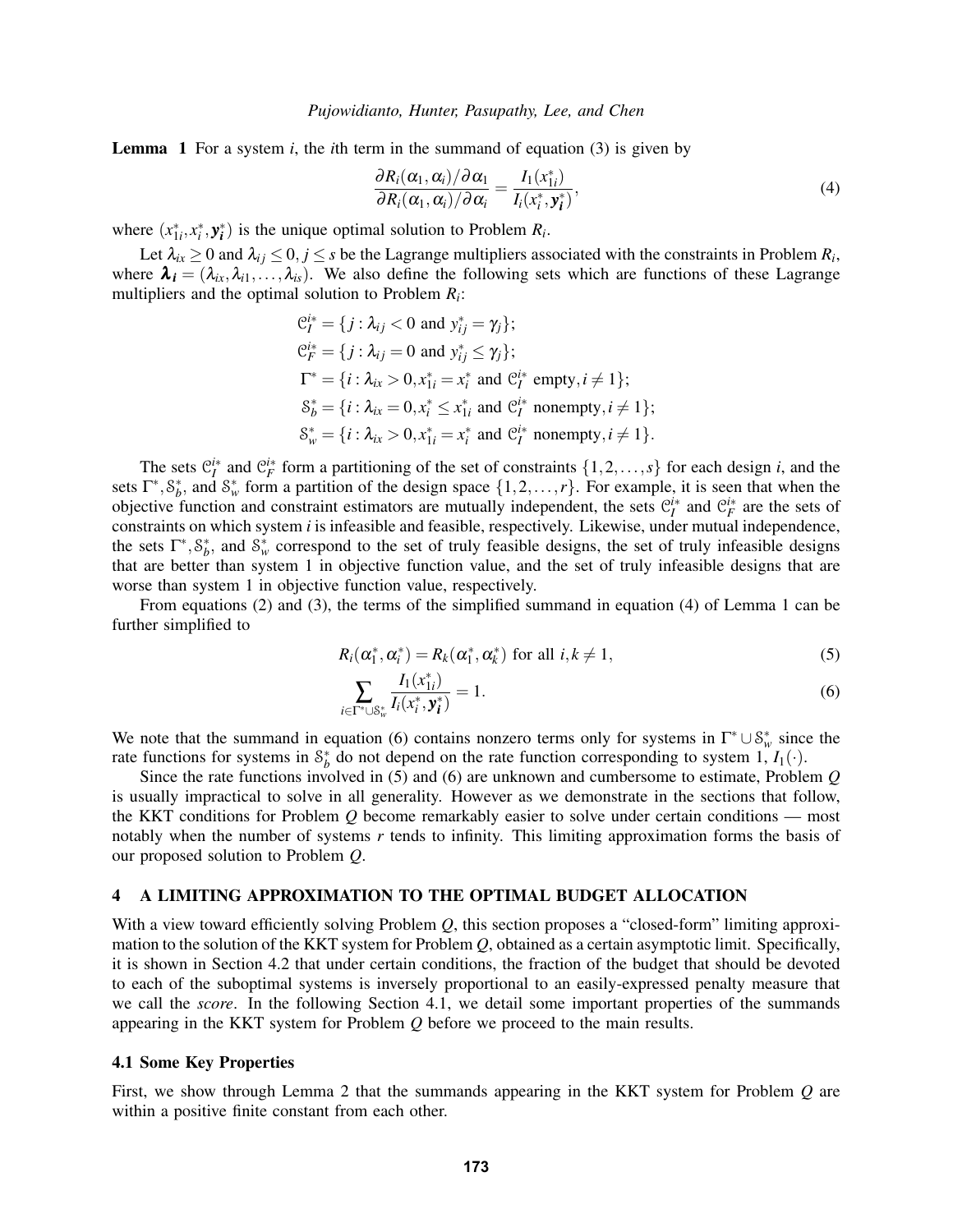**Lemma 2** There exists  $c > 0$  such that

$$
\frac{I_1(x_{1i}^*)}{I_i(x_i^*, \mathbf{y_i^*})} \leq c \frac{I_1(x_{1k}^*)}{I_k(x_k^*, \mathbf{y_k^*})} \text{ for all } i,k \in \Gamma^* \cup \mathcal{S}_w^*.
$$

Lemma 2 essentially states that neither  $I_1(x_{1i}^*)$ ,  $i \in \Gamma^* \cup \mathcal{S}_w^*$ , nor  $I_i(x_i, y_i^*)$  is zero, an assertion that is intuitively clear upon noting that the sampling proportions  $\alpha_i^* > 0$  and the rate functions  $I_1(\cdot), I_i(\cdot, \cdot)$  are strictly convex.

We now demonstrate two key assertions in the following Theorem 3. First, we state that at optimality, each of the summands appearing in (6) of the KKT system for Problem *Q* tends to zero as the number of systems in  $\Gamma^* \cup S_w^*$  tends to infinity. The second assertion uses the first to demonstrate that, as the number of systems in  $\Gamma^* \cup \mathcal{S}_w^*$  tends to infinity, the optimal budget fractions are such that the true best design receives "far more" of the simulation budget than any of the suboptimal designs.

**Theorem 3** As  $|\Gamma^* \cup \mathcal{S}_w^*| \to \infty$ , the following hold.

(i) 
$$
\frac{I_1(x_{1i}^*)}{I_i(x_i^*, \mathbf{y}_i^*)} \to 0 \text{ for all } i \in \Gamma^* \cup \mathcal{S}_w^*.
$$

(ii) 
$$
\alpha_i^* / \alpha_1^* \to 0
$$
 for all  $i \in \Gamma^* \cup \mathcal{S}_w^*$ .

Theorem 3, particularly through assertion (ii), conveys an important message. As the number of systems in  $\Gamma^* \cup \mathcal{S}_w^*$  tends to infinity, optimality dictates that the fraction of the budget given to the optimal design, system 1, far exceed any of the fraction given to suboptimal designs in  $\Gamma^* \cup \mathcal{S}_w^*$ . This result makes intuitive sense if one thinks of each of the suboptimal systems as individually attempting to "beat the best design" by inducing a false selection event. Optimality dictates that the best design receive far more sample than these competitors in a bid to minimize the probability of occurrence of the most likely of the numerous false selection events, made possible by the assumption  $|\Gamma^* \cup \mathcal{S}_w^*| \to \infty$ .

Consider the assumption that  $|\Gamma^* \cup \mathcal{S}_w^*| \to \infty$  in the context where the objective function and constraint estimators for each system are mutually independent. In such a context, the assumption implies that the collective cardinality of the set of truly feasible systems,  $\Gamma$ , and the set of truly infeasible systems that are "worse" than the best design,  $S_w$ , tends to infinity. In the more general context, the interpretation becomes slightly more nuanced. A sufficient condition that guarantees that the assumption holds in the general context is that the cardinality of the set of truly feasible systems Γ tends to infinity. The conditions on the supremum norm of the variances and means being bounded is to avoid pathological cases where the number of designs tends to infinity, but the effect of the designs being added is diminishing in the sense that they do not compete in any real way to increase the overall probability of false selection.

## 4.2 The Limiting Approximation and A Sequential Algorithm

We now have the machinery required to characterize the allocation given to the suboptimal systems as  $|\Gamma^* \cup \mathcal{S}_w^*| \to \infty$ . Theorem 4 asserts that as  $|\Gamma^* \cup \mathcal{S}_w^*| \to \infty$ , the ratio of the rate  $R_i(\alpha_1^*, \alpha_i^*)$  to the optimal fraction  $\alpha_i^*$  for the *i*th system tends to the minimum value attained by the rate function  $I_i(x_i, y_i)$  in the box  $x_i$  ≤  $h_1$ ,  $y_i$  ≤ γ.

**Theorem 4** As  $|\Gamma^* \cup \mathcal{S}_w^*| \to \infty$ ,

$$
\frac{R_i(\alpha_i^*,\alpha_i^*)}{\alpha_i^*}=\frac{R_i(\alpha_i^*)}{\alpha_i^*}=\inf_{x_i\leq h_1,\mathbf{y}_i\leq\mathbf{y}}I_i(x_i,\mathbf{y}_i)
$$
 for all  $i=2,\ldots,n$ .

Theorem 4 combined with the fact that the KKT system for Problem *Q* in (5) dictates equating  $R_i(\alpha_1^*, \alpha_i^*) = R_k(\alpha_1^*, \alpha_k^*)$  for  $i, k \in \{2, 3, ..., r\}$  provides a basis for budget allocation. Theorem 5 provides an expression for this allocation among suboptimal systems through the scores  $\mathbb{S}_i$ ,  $i = 2, 3, ..., r$  for the various systems.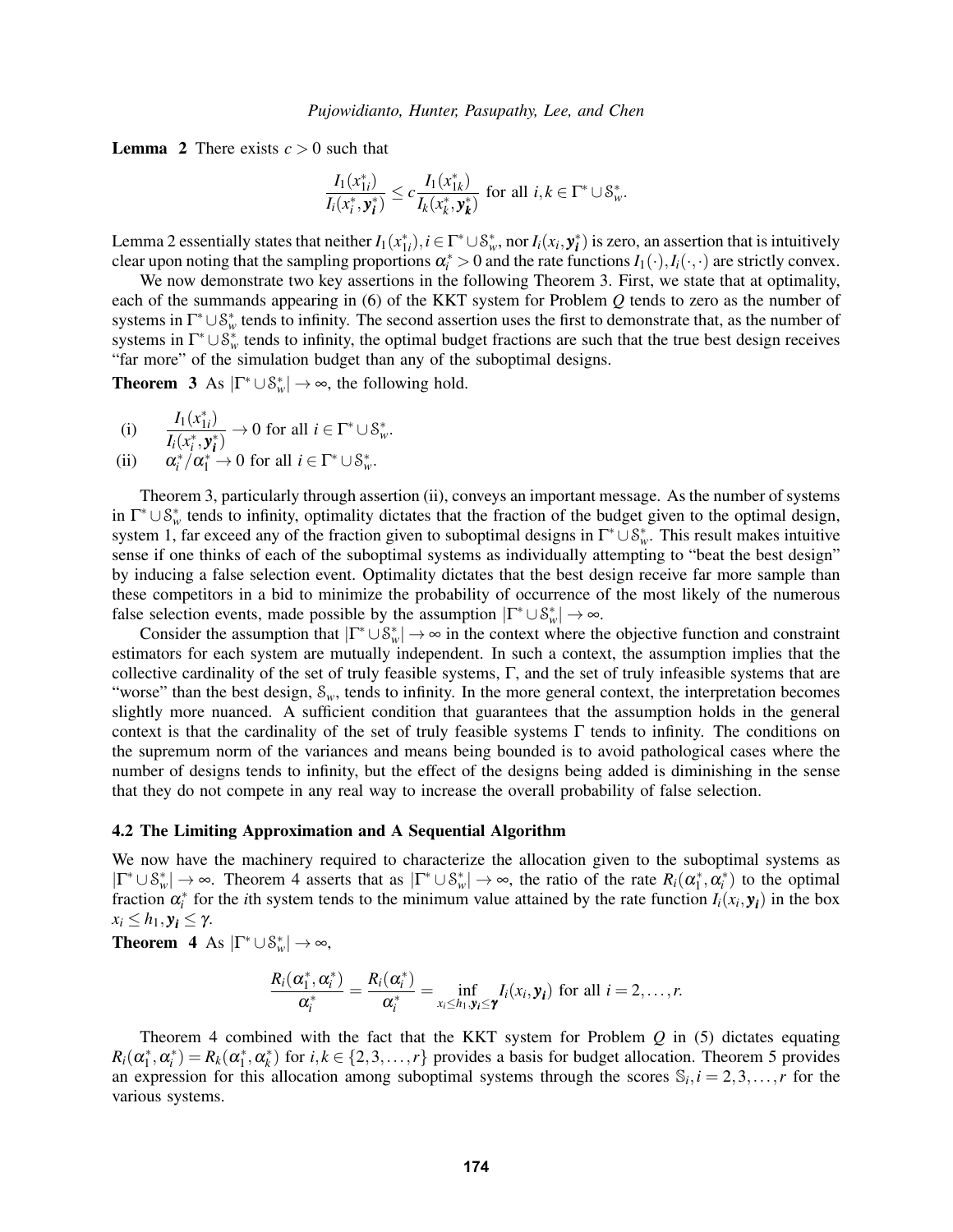**Theorem 5** As  $|\Gamma^* \cup \mathcal{S}_w^*| \to \infty$ , the allocation to non-best systems  $i = 2, ..., r$  is determined by

$$
\frac{\alpha_i^*}{\alpha_k^*} \to \frac{\mathbb{S}_k}{\mathbb{S}_i} = \frac{\inf\limits_{x_k \leq h_1, y_k \leq \gamma} I_k(x_k, y_k)}{\inf\limits_{x_i \leq h_1, y_i \leq \gamma} I_i(x_i, y_i)},
$$

where the *score*  $\mathcal{S}_i$  for (suboptimal) system *i* as

$$
\mathbb{S}_i := \inf_{x_i \leq h_1, \mathbf{y}_i \leq \mathbf{y}} I_i(x_i, \mathbf{y}_i)
$$
 for all  $i = 2, ..., r$ .

Theorem 5 shows that when the number of systems is large, the allocation to the suboptimal systems becomes inversely proportional to the score of each suboptimal system. This result is useful in practice, as we demonstrate through Algorithm 1 — a sequential algorithm that uses the notion of the score.

# Algorithm 1 A Sequential Algorithm

**Require:** Number of pilot samples  $\delta_0 > 0$ ; number of samples between allocation vector updates  $\delta > 0$ ; and a minimum-sample vector  $\boldsymbol{\varepsilon} > 0$ .

- 1: Initialize: collect  $\delta_0$  samples from each system  $i \leq r$ .
- 2: Initialize: total simulation effort  $n = r\delta_0$ , effort for each system  $n_i = \delta_0$ .
- 3: Update the objective and constraint estimators  $(\hat{H}_i(n_i), \hat{G}_i(n_i))$ , the rate function estimator  $\hat{I}_{i,n}(x_i, y_i)$ , and the score estimator  $\hat{\mathbb{S}}_{i,n}$  for all  $i \leq r$ .
- 4: if no systems are estimated feasible then

5: Set 
$$
\hat{\pmb{\alpha}}_n^* = (1/r, 1/r, ..., 1/r).
$$

6: else

- 7: Update  $\hat{1}(n)$ , the estimated system 1, and its allocation  $\hat{\alpha}_{1,n}^*$ .
- 8: Set  $\hat{\alpha}_{i,n}^* = (\sum_{k=1}^r \hat{\mathbb{S}}_k^{-1})^{-1} \times \hat{\mathbb{S}}_i^{-1} \times (1 \hat{\alpha}_{1,n}^*)$  for all systems  $i \ge 2$ .
- 9: end if
- 10: Collect one sample at each system  $X_k$ ,  $k = 1, 2, ..., \delta$ , where the  $X_k$ 's are iid random variates with probability mass function  $\hat{\boldsymbol{\alpha}}_n^*$  and support  $\{1, 2, ..., r\}$ . Update  $n_{X_k} = n_{X_k} + 1$ .

11: Set  $n = n + \delta$  and update  $\bar{\alpha}_n = \{n_1/n, n_2/n, \ldots, n_r/n\}.$ 

- 12: if  $\bar{\boldsymbol{\alpha}}_n > \boldsymbol{\varepsilon}$  then
- 13: Set  $\delta^+ = 0$ .
- 14: else
- 15: Collect one sample from each system in the set of systems receiving insufficient sample  $\mathcal{I}_n$ .
- 16: Update  $n_i = n_i + 1$  for all  $i \in \mathcal{I}_n$ . Let  $\delta^+ = |\mathcal{I}_n|$ .
- 17: end if
- 18: Set  $n = n + \delta^+$  and go to step 3.

The essence of Algorithm 1 is straightforward. The algorithm evolves in stages by collecting a fixed number of simulation observations from systems chosen strategically at the beginning of each stage, updating the relevant estimators, and then proceeding to the next stage to begin the process over again. Specifically, at the beginning of each stage,  $\delta > 0$  observations are obtained from systems chosen with probabilities in accordance with the prevailing estimated optimal fractions  $\hat{\boldsymbol{a}}_n^* = \{\hat{\alpha}_{1,n}^*, \hat{\alpha}_{2,n}^*, \dots, \hat{\alpha}_{r,n}^*\}$ , where *n* represents the expended number of simulation calls. The observations are then used to update the estimated scores  $\hat{\mathbb{S}}_{i,n}$  for systems  $i \geq 2$ , and the estimated best solution  $\hat{1}(n)$ . The iterative process continues by using the updated scores to modify the estimated optimal fractions  $\hat{\boldsymbol{a}}_n^*$ , which will in turn be used as the system choice probabilities in the subsequent stage.

While we have characterized the relative optimal allocations for the suboptimal systems  $i > 2$  through the scores, this says nothing about what fraction of the budget should be allocated to the best system.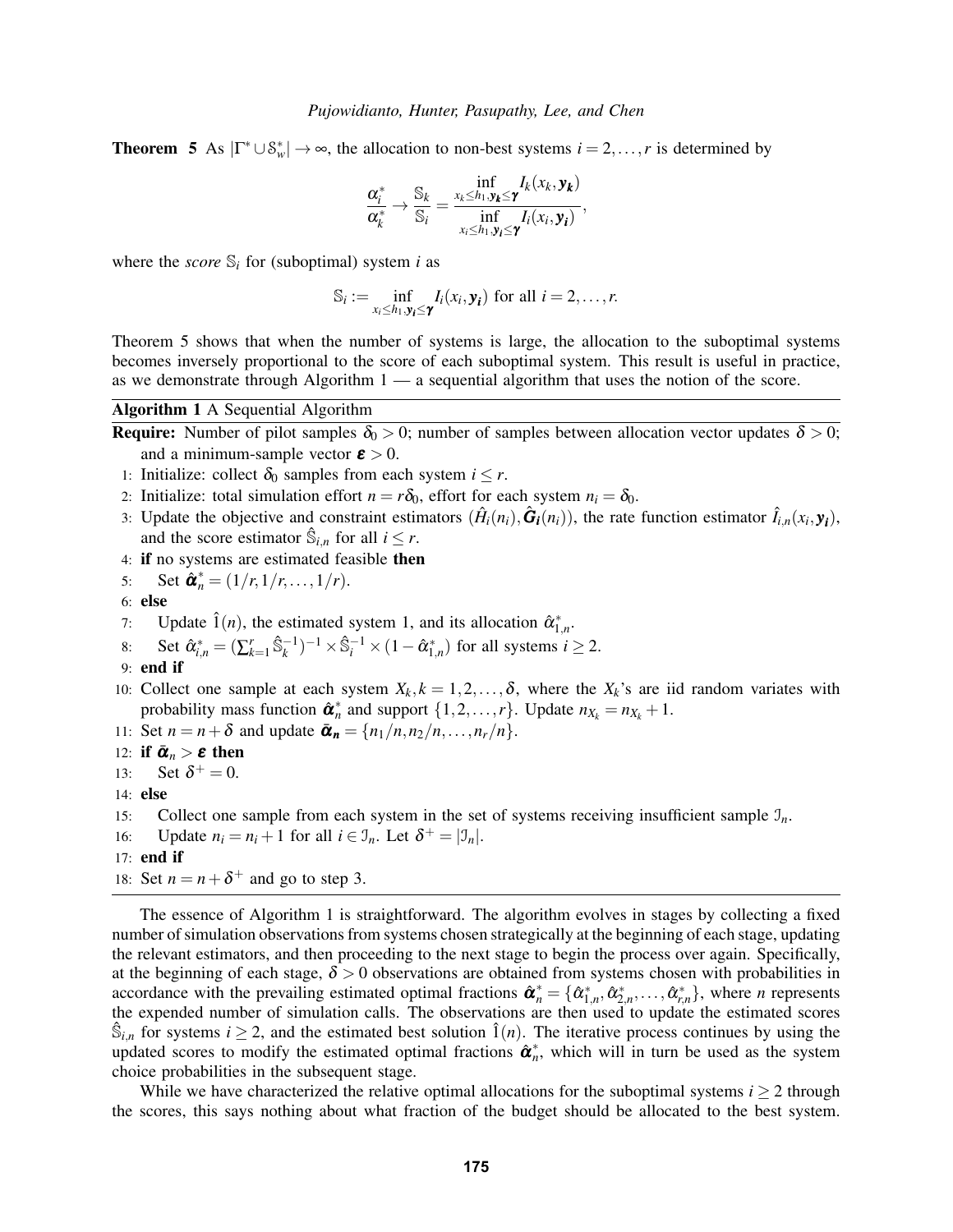## *Pujowidianto, Hunter, Pasupathy, Lee, and Chen*

Theorem 3 is not of direct relevance in this context since only tells us that the fraction received by best system should far exceed that of any of the other suboptimal systems in the limit. This question is under investigation, and a heuristic based on the rate at which  $\alpha_i^* / \alpha_1^*$  tends to zero seems reasonable.

## CONCLUDING REMARKS

The question of efficiently identifying the best among a finite set of competing systems in the presence of "stochastic" objective and constraint functions seems to be an important SO variation about which little is currently known. As we have shown, it is possible to pose this question as an optimization problem having a certain measure of simulation efficiency as the objective function, and the fraction of the simulation budget given to the various systems involved as the decision variables. Solving this optimization problem, however, turns out to be difficult in general because of its bilevel nesting structure. This intractability, in combination with an interest in solving large-scale problems, has inspired our investigation into the existence of "near optimal" allocations that are easily identifiable.

Our analysis has revealed two interesting facts: (i) as the number of systems in contention grows, the solution to the bilevel nested optimization problem becomes "closed-form" when expressed in terms of a single measure, called the score, encompassing the infeasibility and suboptimality of each system; and (ii) the score for each system is itself easy to estimate in many common scenarios. These two facts lead to a sequential algorithm that seems to efficiently solve large-scale constrained SO problems on finite sets. For example, preliminary numerical experiments in the multivariate normal context reveal that the outlined algorithm reliably solves constrained SO problems with many thousands of systems within seconds on a laptop computer (with 2.66 GHz Intel Core 2 Duo processor and 8GB of memory).

### ACKNOWLEDGMENTS

Susan R. Hunter was supported in part by National Science Foundation Grants CMMI 0758441 and CMMI 0800688. Raghu Pasupathy acknowledges the financial support from the Office of Naval Research via contract N00014–08–1–0066. Chun-Hung Chen acknowledges support by the Department of Energy under Award DE–SC0002223, NIH under Grant 1R21DK088368–01, and National Science Council of Taiwan under Award NSC–100–2218–E–002–027–MY3.

## **REFERENCES**

- Andradóttir, S., and S.-H. Kim. 2010. "Fully Sequential Procedures for Comparing Constrained Systems via Simulation". *Naval Research Logistics* 57 (5): 403–421.
- Boyd, S., and L. Vandenberghe. 2004. *Convex Optimization*. New York: Cambridge University Press.
- Dembo, A., and O. Zeitouni. 1998. *Large Deviations Techniques and Applications*. 2nd ed. New York: Springer.
- Glynn, P. W., and S. Juneja. 2004, December. "A large deviations perspective on ordinal optimization". In *Proceedings of the 2004 Winter Simulation Conference*, edited by R. G. Ingalls, M. D. Rossetti, J. S. Smith, and B. A. Peters, 577–585. Piscataway, New Jersey: Institute of Electrical and Electronics Engineers, Inc.
- Hunter, S. R. 2011. *Sampling Laws for Stochastically Constrained Simulation Optimization on Finite Sets*. Ph. D. thesis, Virginia Polytechnic Institute and State University.
- Hunter, S. R., and R. Pasupathy. 2012. "Optimal sampling laws for stochastically constrained simulation optimization on finite sets". To appear in *INFORMS Journal on Computing*.
- Hunter, S. R., N. A. Pujowidianto, R. Pasupathy, L. H. Lee, and C. H. Chen. 2012. "Constrained and Correlated Simulation Optimization on Finite Sets". Under Review.
- Lee, L. H., N. A. Pujowidianto, L.-W. Li, C.-H. Chen, and C. M. Yap. 2012. "Approximate Simulation Budget Allocation for Selecting the Best Design in the Presence of Stochastic Constraints". To appear in *IEEE Transactions on Automatic Control*.